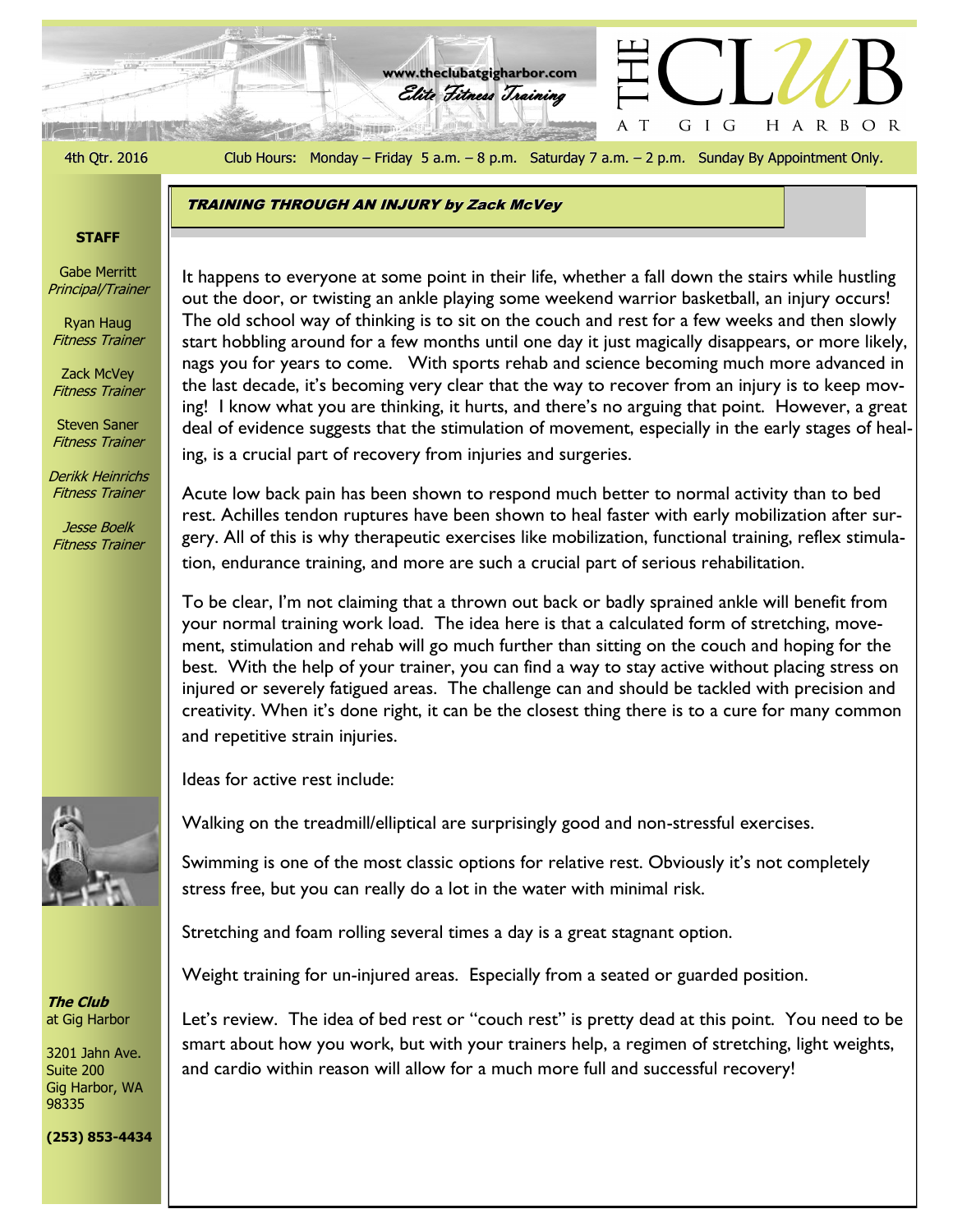**GLYCEMIC INDEX by Steven Saner** 

Most members at The Club have probably had a talk with their trainer about carbohydrates at least once. It can be a confusing topic because there are so many different views and opinions about carbohydrates. Some people think they are the enemy when it comes to weight management, while others will tell you that they are necessary as long as you choose the right type at the right time (p.s. the second person is right). One tool that can help you decide which types of carbs you should include in your diet is the glycemic index. The glycemic index is a value assigned to foods based on how slowly or how quickly those foods cause an increase in blood glucose (blood sugar) levels. This works on a scale ranging from 0 to 100, with higher numbers given to foods that cause the most rapid rise in blood sugar.

It is important to have an idea of where certain foods fall on the glycemic index since they will affect your blood sugar and your body differently. Your body performs best when your blood sugar is kept fairly constant. If your blood sugar drops too low you may become lethargic and/or experience increased hunger. If it goes too high, your brain signals your pancreas to secrete more insulin, which brings your blood sugar back down, but primarily by converting the excess sugar to stored fat. On top of that, if your blood sugar increases too quickly, there is a higher chance that your body will release an excess amount of insulin which could take your blood sugar too low. It seems to me that maintaining a constant blood sugar level is the better option.

The glycemic index puts foods into 3 categories: low (55 or less), medium (56-69), and high (70 and above). Here are some examples of common foods and where they fall on the glycemic index. If you have more questions about specific foods try the search feature at [www.glycemicindex.com.](http://www.glycemicindex.com)

| Grains / Starchs                                                                                                                                                                                                                                                                    |                                                                                          | Vegetables                                                                                                                     |                                                          | Fruits                                                                                               |                                                    | Dairy                                                                                                                                                             |                                                    | Proteins                                                                                                                                     |                                                    |
|-------------------------------------------------------------------------------------------------------------------------------------------------------------------------------------------------------------------------------------------------------------------------------------|------------------------------------------------------------------------------------------|--------------------------------------------------------------------------------------------------------------------------------|----------------------------------------------------------|------------------------------------------------------------------------------------------------------|----------------------------------------------------|-------------------------------------------------------------------------------------------------------------------------------------------------------------------|----------------------------------------------------|----------------------------------------------------------------------------------------------------------------------------------------------|----------------------------------------------------|
| Rice Bran<br><b>Bran Cereal</b><br>Spaghetti<br>Corn, sweet<br><b>Wild Rice</b><br><b>Sweet Potatoes</b><br><b>White Rice</b><br><b>Cous Cous</b><br>Whole Wheat<br><b>Bread</b><br>Muesli<br><b>Baked Potatoes</b><br>Oatmeal<br>Taco Shells<br><b>White Bread</b><br>Bagel, White | 27<br>42<br>42<br>54<br>57<br>61<br>64<br>65<br>71<br>80<br>85<br>87<br>97<br>100<br>103 | Asparagus<br>Broccoli<br>Celery<br>Cucumber<br>Lettuce<br>Peppers<br>Spinach<br>Tomatoes<br>Chickpeas<br><b>Cooked Carrots</b> | 15<br>15<br>15<br>15<br>15<br>15<br>15<br>15<br>33<br>39 | Grapefruit<br>Apple<br>Peach<br>Orange<br>Grape<br><b>Banana</b><br>Mango<br>Pineapple<br>Watermelon | 25<br>38<br>42<br>44<br>46<br>54<br>56<br>66<br>72 | Low-Fat Yogurt<br>Plain Yogurt<br><b>Whole Milk</b><br>Soy Milk<br><b>Fat-Free Milk</b><br>Skim Milk<br>Chocolate Milk<br><b>Fruit Yogurt</b><br><b>Ice Cream</b> | 14<br>14<br>27<br>30<br>32<br>32<br>35<br>36<br>61 | Peanuts<br>Beans, Dried<br>Lentils<br><b>Kidney Beans</b><br>Split Peas<br>Lima Beans<br>Chickpeas<br>Pinto Beans<br><b>Black-Eyed Beans</b> | 21<br>40<br>41<br>41<br>45<br>46<br>47<br>55<br>59 |
|                                                                                                                                                                                                                                                                                     |                                                                                          |                                                                                                                                |                                                          |                                                                                                      |                                                    |                                                                                                                                                                   |                                                    |                                                                                                                                              |                                                    |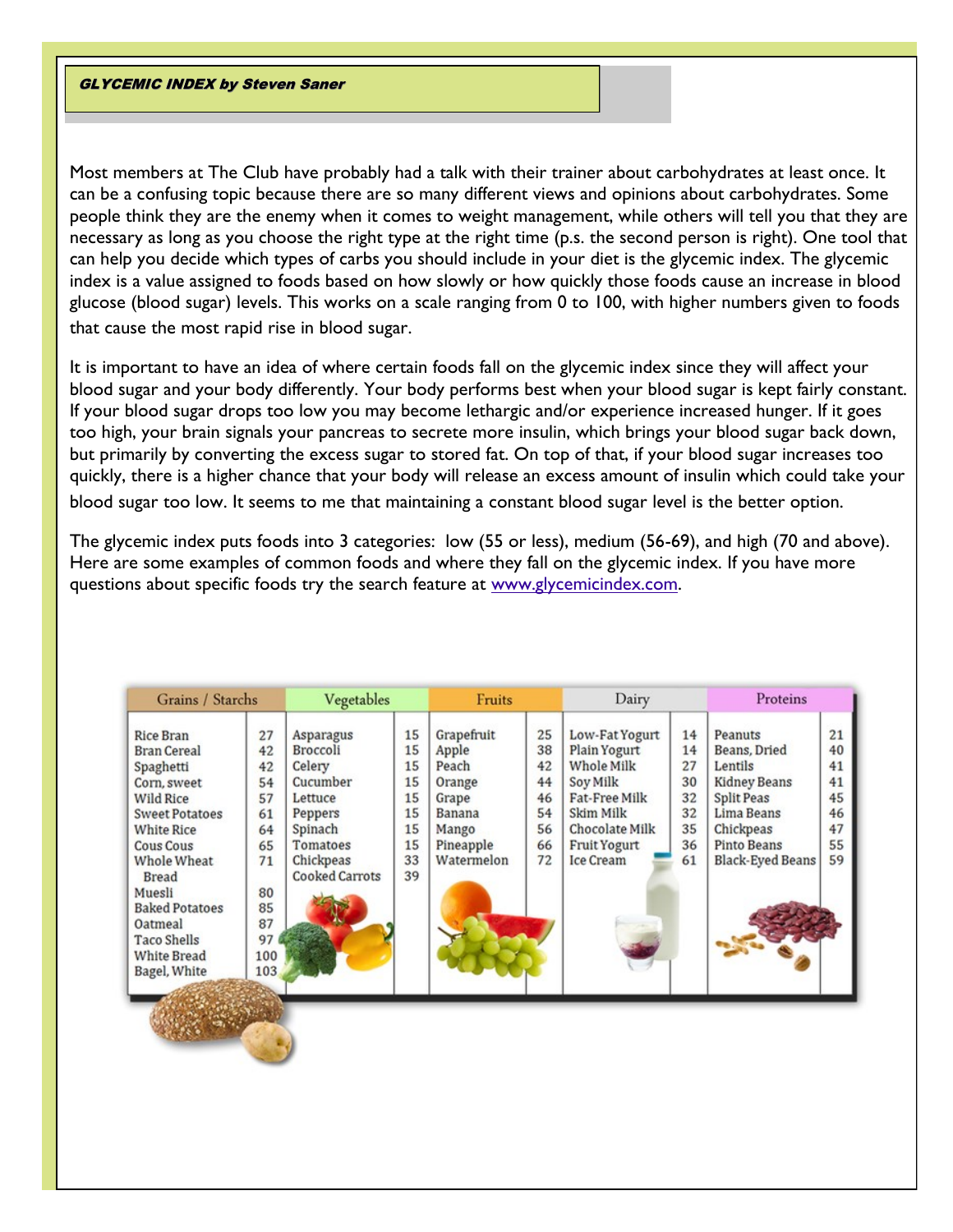## WHY LOW SUGAR by Ryan Haug

Over the past decade I'm sure you've heard a lot about low carb or low sugar diets. The Atkins Diet, Ketogenic, and Paleo Diet are all well-known examples of such. All have their own rules, but the general principals are the same.

So what is the point of doing a low sugar diet? Well more and more research is coming out confirming the validity of a low sugar diet. Managing insulin levels, reduction in joint and brain inflammation and reduction in visceral fat (belly fat) are all positive places to start when asking yourself if a low sugar diet is right for you.

You may be asking what a low sugar diet entails. The management of sugar is goal number one. So go to your refrigerator and pantry, discard anything with added sugar. The sugar contents are located right below the Total Carbohydrate line on the nutritional fact stamp on the product. Keep only foods that contain 2g of sugar or fewer. Also use this equation to help select foods. Subtract dietary fiber from total sugar, if the difference is 2g of sugar or less then it's okay to add to your diet. Focus on foods high in protein such as chicken, fish and pork. These have trace to zero amounts of sugar and will be a bulk of your calories. Use protein shakes with no sugar as a meal replacement and always use a diverse number and colors of vegetables. Vegetables would be one of those foods that may contain sugar, but because of the high fiber content, it falls into the good to eat category.

I myself have used these principals over the past 6 weeks and I must admit that they do work. My inflamed joints (normal for around this time) are causing zero pain. I've lost a good amount of weight and my energy level is excellent. If you have further questions on how you can try a similar diet, ask your trainer for ideas and recipes to make your low sugar diet a successful one.

#### SUGGESTION BOX



Have suggestions for The Club?

Ever wanted to give some feedback or ask for some changes?

We want to hear your suggestions.

Please do not hesitate to let us know what you think.

We want to make sure that your suggestions

and requests are heard and recognized.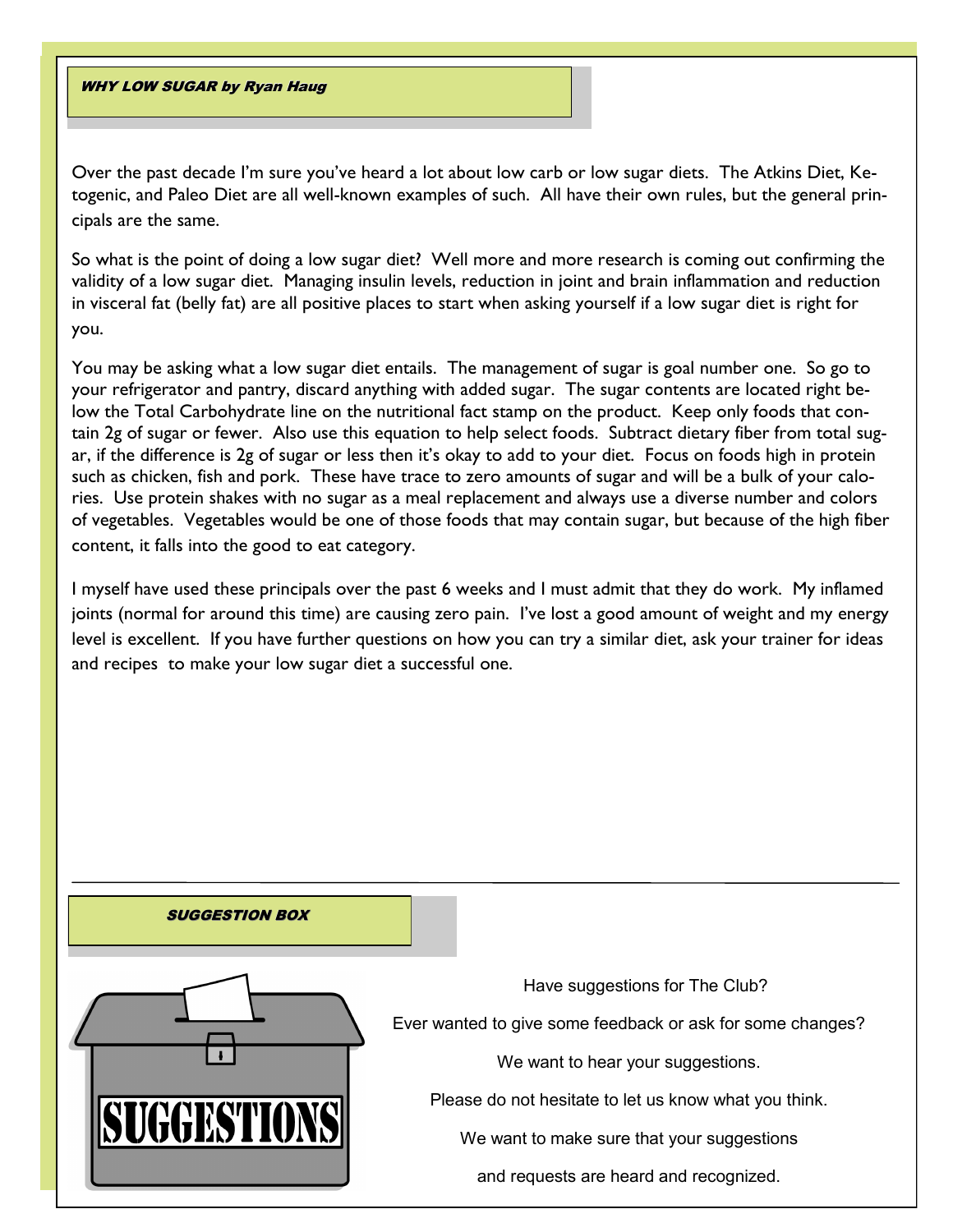## PHYSICAL FITNESS AND KIDS' SUCCESS IN SCHOOL by Derikk Heinrichs

With a new school year starting, you could say that summer playtime is over, and it's time to get back to business. But should it be all business all the time? With budget cuts in a lot of schools, there has been a decrease in the number of music and physical education programs. Since physical fitness is my passion, I am going to focus on why exercise is important for students. A new study from American College of Sports Medicine was conducted to show the role that physical fitness plays in the classroom. According to the study, fourth and fifth graders who perform vigorous exercise for at least 10 minutes before a math exam performed better than children who sat quietly. Students are sitting for 6-7 hours a day in the classroom. When you add in 6-8 hours of sleep, time for homework, and screen time, there is a lot of time that students are not physically active.

Another study was performed by the Journal of Pediatrics on 12,000 Nebraska schoolchildren. Researchers assessed each child's physical fitness by a timed run, body mass index and academic achievement in English and Math, based on the state's standardized test scores. Better fitness proved to be linked to significantly higher achievement scores, while body size had almost no role. Students who were overweight but relatively fit had higher test scores than lighter, less-fit children. Most people know that physical fitness is directly related to an individual's physical health but not the impact that it has on brain power.

Charles Hillman is a kinesiology professor at University of Illinois, and he recommends at least one hour per day of vigorous physical activity. According to Hillman, "Schools, where children spend so many of their waking hours, provide the most logical and logistically plausible place for them to get such exercise." In tight financial situations, eliminating physical education programs may not be the best way to ensure educational success. Although you may not have control over the physical education program at your child's school, there are ways to make sure your student stays active. Involving children in sports is a great way for them to stay physically active and to make friends with other physically active students. Exercising as a family is also a great way to stay in shape and spend quality time together. However your child chooses to stay physically active, just remember that it is important to set aside exercise time to keep optimal performance in school.



## **Join us for BOOTCAMP**

**SATURDAY MORNING 8 a.m. to 9 a.m.**

Why boot camp? Well, at *The Club*, we are always looking at different ways to help you achieve your health and fitness goals. Our workouts will work your entire body, increasing endurance, burning calories, and improving your overall health.

**Boot Camp at** *The Club* **is FREE for everyone, not just members, so bring a friend along for the fun!**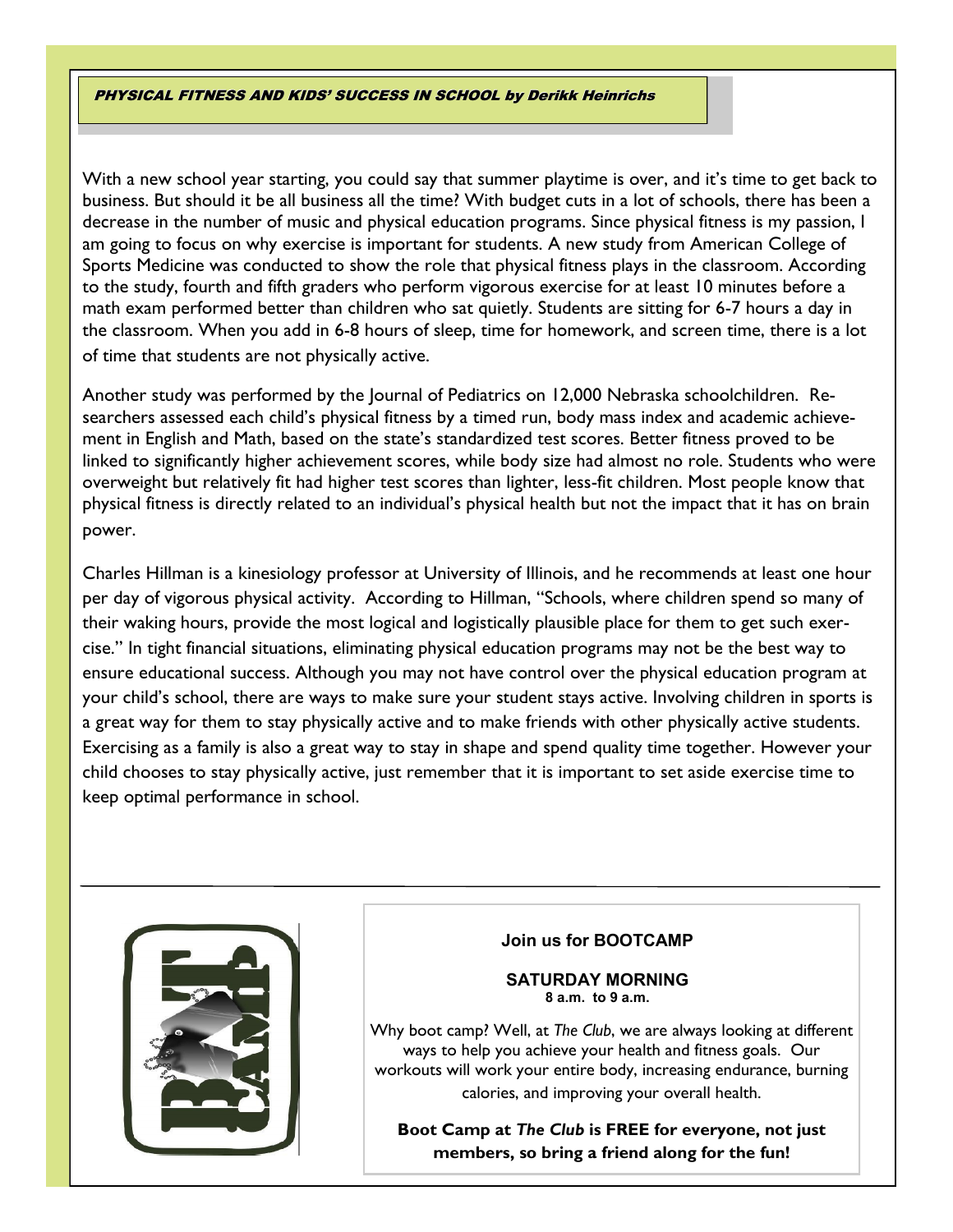### GOAL SETTING by Gabe Merritt

Many people believe that goal setting can be too difficult, and have a negative image of how realistic goal setting can be in their life. Personally, I am a huge believer in goal setting, and I find that setting short term goals and long term goals is a recipe for success, not only for your fitness level, but also for your life. I want to reveal some of my ideas and concepts behind goal setting and hopefully motivate a few of your to start incorporating this into your own lives.

First let's look at how easy goal setting can be, and maybe realize that you might already be making and achieving small goals in your life. According to Wikipedia the exact definition of a goal is: *A desired result a person or a system envisions, plans and commits to achieve a personal or organizational desired end-point in some sort of assumed development. Many people endeavor to reach goals within a finite time by setting deadlines*. In other words, any planning you do for the future regardless of what it is, is a goal. So the next time you are planning on doing the weekly chores or decide on watching that ball game after work, always keep in mind that these small tasks account as goals and while seemingly insignificant you are goal setting. Start off by making small goals and reach them. This will help you practice your goal setting on a small stage so that it can become easier when we start tackling bigger goals.

To create a large goal, think about what is important to you and what you really want most for your life. Looking at a large or long term goal can be overwhelming. Once you have created a serious goal, start by breaking it down into smaller goals that will help you achieve the larger one. Break it into small pieces that can be more attainable. When creating these smaller goals keep in mind whether these goals are S.M.A.R.T. goals (S-specific,

M-measureable, A-attainable, R-realistic, T-timely).

What is the importance of setting goals or spending the time to go through this planning? Setting goals can give you more focus. It's great to have the initial thought of setting the goal, but let's make sure we don't waste your energy. Be sure to lock in a target. Next, make sure to have goals that are measurable. By setting goals for yourself you are able to measure your progress because you always have a fixed endpoint or benchmark to compare with. Creating small daily goals can help your avoid procrastination. When you set a goal for yourself you make yourself accountable to finish the task. This is in complete contrast with when you do things based off a whim, and it doesn't matter whether you complete them or not, so small daily goals can be very important. Finally, achieving and reaching small goals can give you motivation and momentum going forward. This is important so that you don't lose sight of what your end goal is. "*Discipline is the difference between what you want most, and what you want right now*". Goal setting provides you the foundation for your drive. By making a goal you give yourself a concrete endpoint to aim for and get excited about.

These tips on goal setting can be used for any area of your life. Whether it be trying to lose weight, recovering from an injury, saving money for retirement, or something as simple as cleaning out the garage. Most things in life that are worth doing may need some planning and effort to get them accomplished. If you have questions or need help with creating goals or a plan of how to reach your goals, please be sure to ask your fitness trainer (I mean counselor J) to help you in these areas.



### **Join us for BOOTCAMP**

## **SATURDAY MORNING 8 a.m. to 9 a.m.**

Why boot camp? Well, at *The Club*, we are always looking at different ways to help you achieve your health and fitness goals. Our workouts will work your entire body, increasing endurance, burning calories, and improving your overall health.

**Boot Camp at** *The Club* **is FREE for everyone, not just members, so bring a friend along for the fun!**